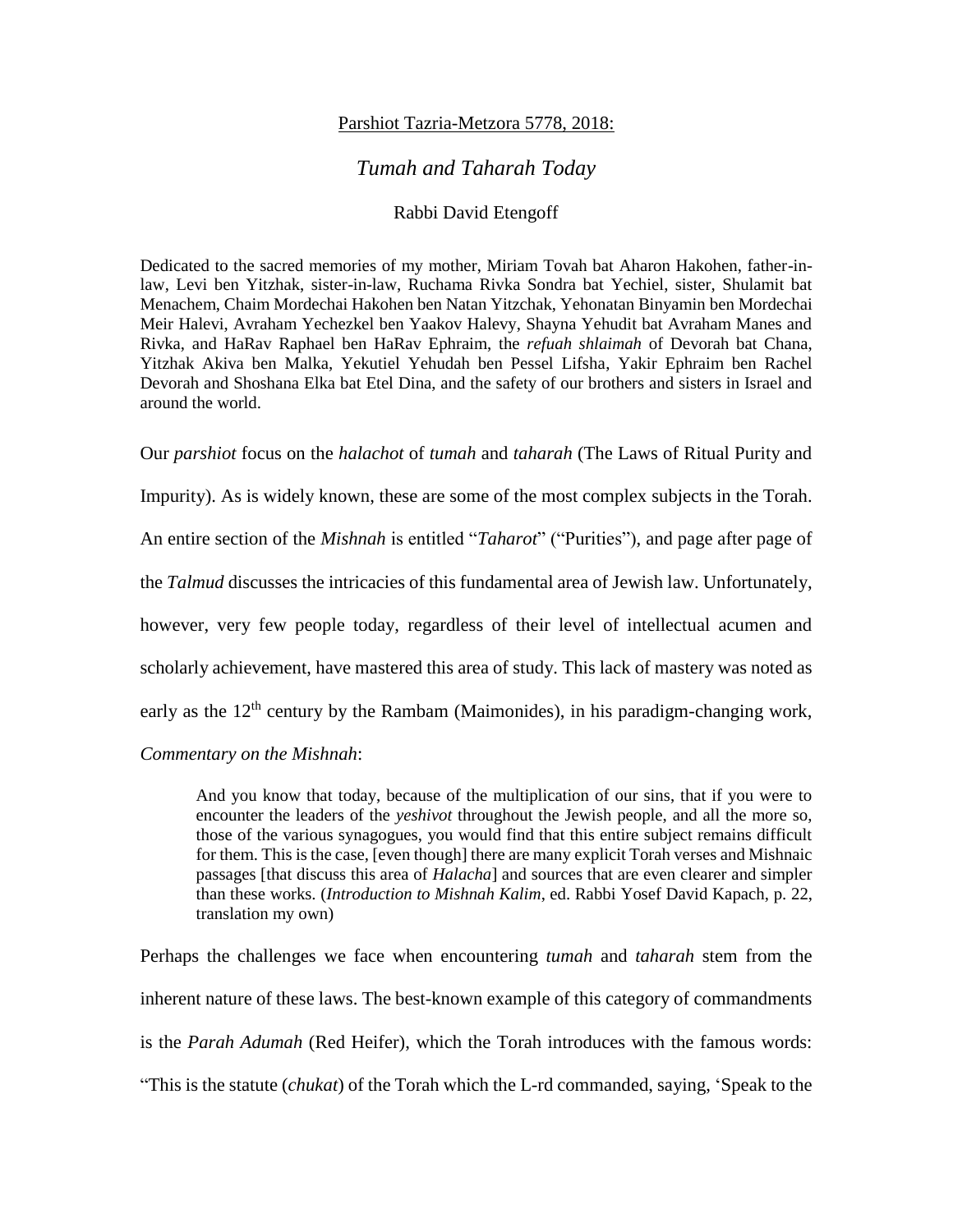children of Israel and have them take for you a perfectly red unblemished cow, upon which no yoke was laid.'" (*Sefer Bamidbar* 19:2, this and all *Tanach* translations, *The Judaica Press Complete Tanach*) We immediately note that the Torah uses the term, "*chukat*," which informs us that the *Parah Adumah* is a *chok*, a statute, in contrast to the prohibition of murder, for example, that is a *mishpat*. The Rambam defined the main difference between these classes of *mitzvot* in the following manner:

The *mishpatim* are those commandments wherein their rationale is revealed and the value that obtains as a result of their performance is manifest in this world. For example: the prohibitions of stealing and murder, and the obligation to honor one's father and mother. [In contrast,] the *chukim* are those commandments whose rationale is unknown. (*Mishneh Torah*, *Hilchot Meilah* 8:8, translation and brackets my own)

By definition, as *chukim*, the rationale of *tumah* and *taharah* is unknown. Yet, there is more at stake here than our failure to discover the underlying basis of this area of *Halacha*; in actuality, there are no rationally-conceived principles as to why something renders an object or person *tamei* (ritually impure) or *tahor* (ritually pure). These are not physical processes; rather, the consequent changes in status are brought about through the absolute will of Hashem. The following *Midrash* sheds light on this matter:

[Rabbi Yochanan ben Zakkai's students] said to him: "You dismissed the [the question of the non-Jewish inquirer regarding *tumah* and *taharah*] with a reed [i.e. in a simplistic manner,] yet, how will you respond to us regarding the same inquiry?" He said to them: "The dead person does not [in some physical manner] render [a person or an object] ritually impure, and neither does water bring about ritual purity [in a physical fashion,] rather, both of these effectuate [these] changes based solely upon the edict of the Omnipresent One (*gezeirato shel Hamakom*). For the Holy One blessed be He declared: 'A statute I have proclaimed! A prohibition I have declared! And you have no permission to violate my edict.'" (*Pesikta Rabbatai*, *Ish Shalom* edition, *Piska* 14, *Parah*, translation and brackets my own)

It appears that the Rambam was strongly influenced by this midrashic passage, and utilized

it as the underpinning for the following halachic decision:

It is a clear and explicit concept that the various forms of *tumah* and *taharah* are a divine decree of the Torah. They are not in the class of those matters wherein man can use his intellect to make determinations. [Instead,] they are in the category known as *chukim.* So,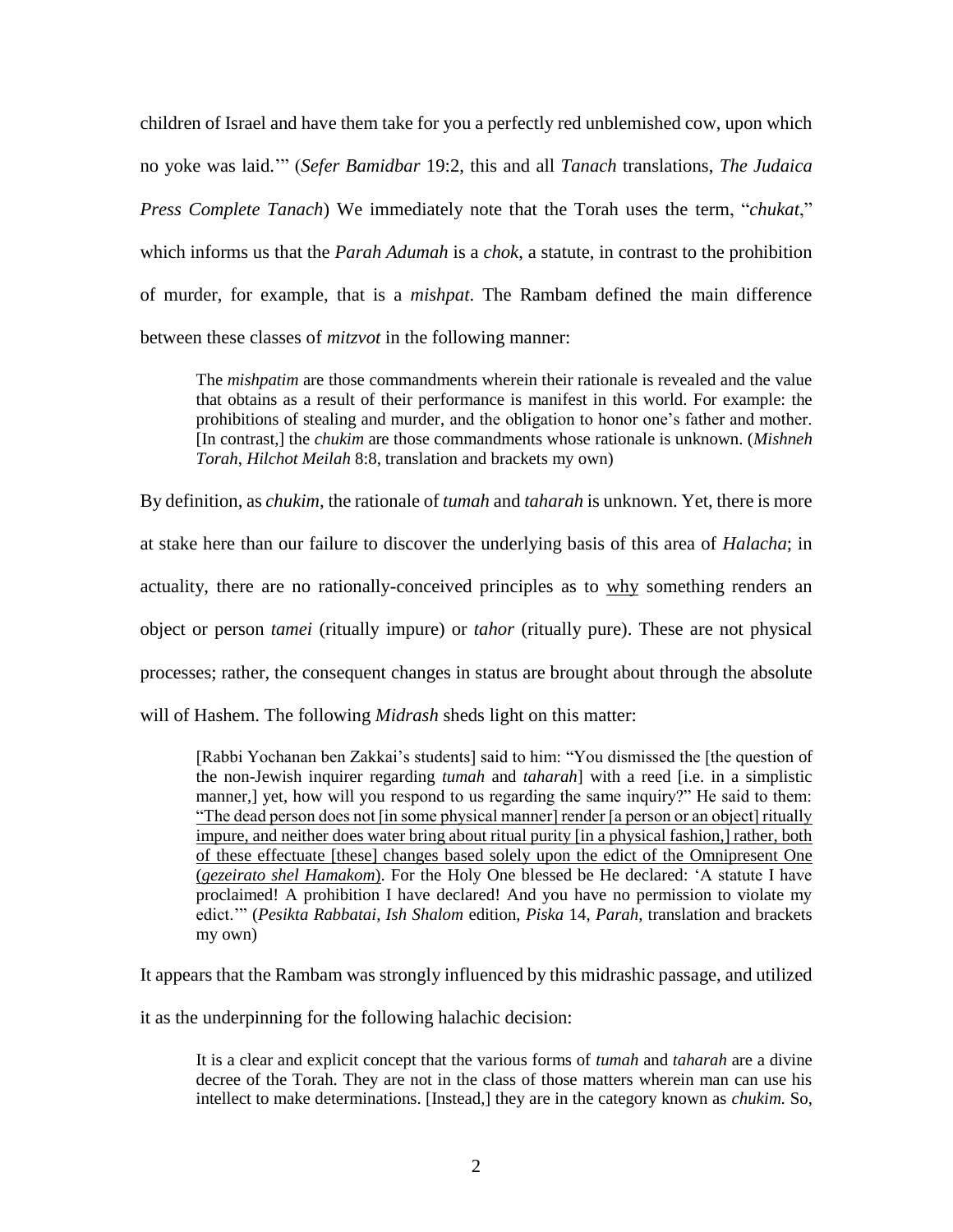too, when it comes to the instance of immersion in a ritual bath (*mikvah*) to remove ritual impurity – it is in the category of *chukim*. This is the case since ritual impurity is neither dirt nor bodily excretions that will be removed by the water – rather, the purification process is a divine decree of the Torah – and the entire matter is dependent upon one's intention (*kavanat halev*) [and not just the physical immersion] … (*Mishneh Torah*, *Hilchot Mikvaot* 11:12, this, and the next translation and underling, my own)

At this juncture, the Rambam provides us with a startling philosophic and spiritual *tour de* 

*force*. In relatively few words, he enables us to gain a deep insight into the elusive world

of *tumah* and *taharah* and its meaning for our time:

Nonetheless, the Torah provides a hint of understanding [of *tumah* and *taharah*]: Just like an individual with the proper intention to purify himself once he immerses himself becomes ritually pure, even though nothing new has been created in his body, so too, one who has the intention to purify his soul from spiritual impurities such as wicked and evil thoughts, since he has made a heartfelt decision to remove himself from those shameful ideas, will be able to bring his soul back to the waters of pure and unsullied thought … May Hashem in His great mercy purify us from all inadvertent and purposeful sins, and from all manner and variety of guilt. (Ibid.)

In my view, the Rambam is teaching us that the ultimate purpose of the body of law

focusing upon *tumah* and *taharah* is to serve as a model for how we can engender

substantive change in ourselves, in order to become better than who we are today. The laws

of *tumah* and *taharah*, therefore, offer the greatest hope known to the Jewish people, the

hope that Hashem will help us return to Him in spiritual purity so that we may glorify His

Name in the world. As Rabbi Akiva taught us so long ago:

Joyous are you O' Jewish people, before Whom are you purified, and Who purifies you? Your Father in Heaven. As the texts state: "And I will sprinkle clean water upon you, and you will be clean; (*mayim tehorim u'tahrtem*) from all your impurities and from all your abominations will I cleanse you," (*Sefer Yechezkel* 36:25) and "The L-rd is the source of the hopes of Israel (*mikvei Yisrael*) …" (*Sefer Yirmiyahu* 17:13, *Mishnah Yoma* 8:9, translation my own)

## Shabbat Shalom

Past *drashot* may be found at my blog-website: [http://reparashathashavuah.org](http://reparashathashavuah.org/)

They may also be found on<http://www.yutorah.org/> using the search criteria of Etengoff and the parasha's name.